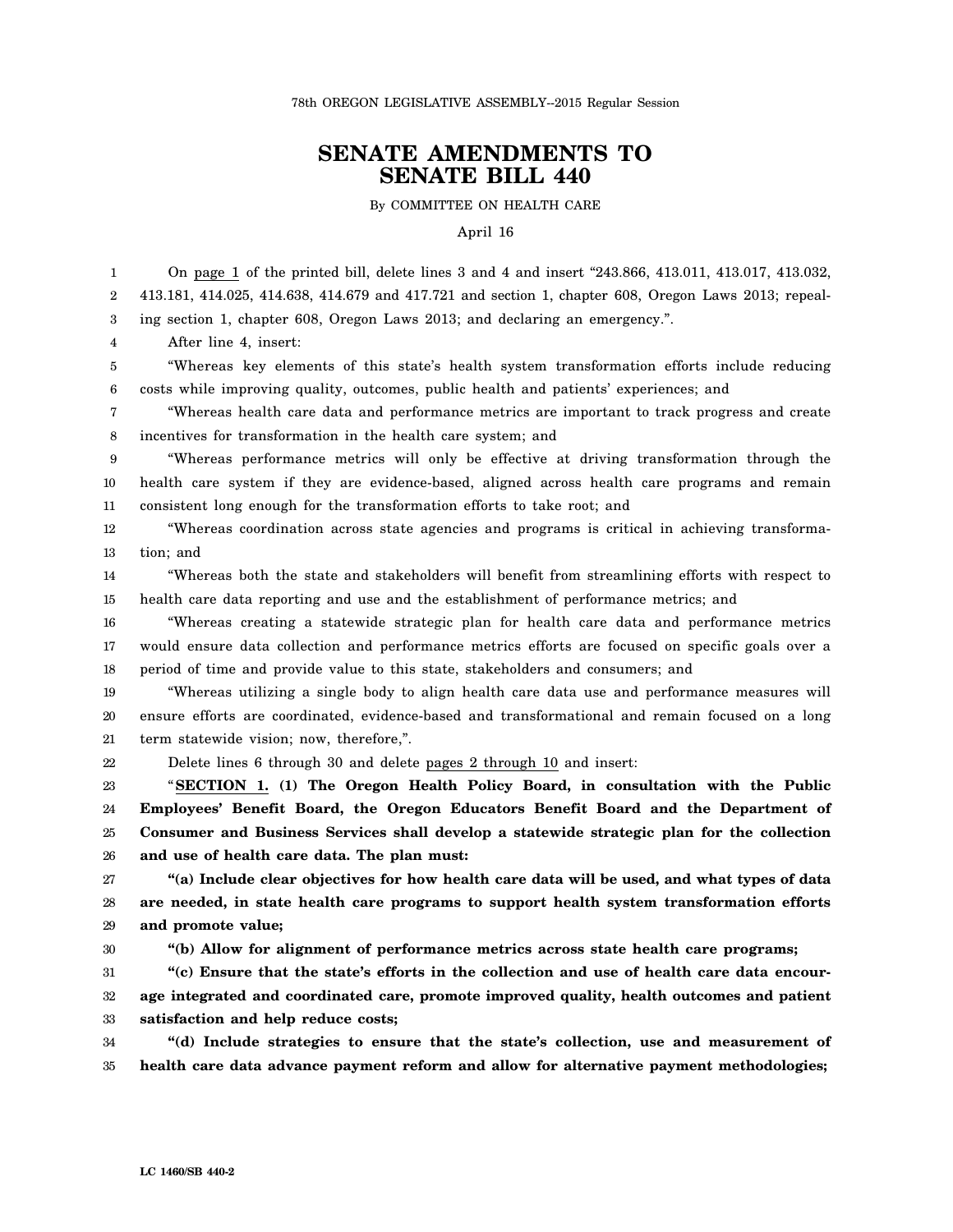1 2 **"(e) Allow for alternative reporting and measurement mechanisms that are not claimsbased or that are for payers and providers who are moving away from fee-for-service based**

3 **reimbursement;**

4 5 6 **"(f) Identify appropriate and inappropriate uses of health care data, including safeguards to ensure privacy and ensure that data is not used for marketing or other inappropriate purposes; and**

7 8 **"(g) Outline a five-year vision including implementation timelines in sufficient detail that health care stakeholders can plan for expected new data reporting requirements and uses.**

9 10 11 **"(2) The Oregon Health Policy Board shall submit the plan developed under subsection (1) of this section to the interim committees of the Legislative Assembly related to health care no later than September 1, 2016.**

12 13 14 **"(3) The performance measures developed by the Health Plan Quality Metrics Committee established under ORS 413.017 (4) must be aligned with the statewide strategic plan adopted under this section.**

15

"**SECTION 2.** ORS 413.017 is amended to read:

16 17 "413.017. (1) The Oregon Health Policy Board shall establish the committees described in subsections (2) [*and (3)*] **to (4)** of this section.

18 19 "(2)(a) The Public Health Benefit Purchasers Committee shall include individuals who purchase health care for the following:

20 "(A) The Public Employees' Benefit Board.

21 "(B) The Oregon Educators Benefit Board.

22 "(C) Trustees of the Public Employees Retirement System.

23 "(D) A city government.

24 "(E) A county government.

25 "(F) A special district.

26 27 "(G) Any private nonprofit organization that receives the majority of its funding from the state and requests to participate on the committee.

28 "(b) The Public Health Benefit Purchasers Committee shall:

29 30 31 32 "(A) Identify and make specific recommendations to achieve uniformity across all public health benefit plan designs based on the best available clinical evidence, recognized best practices for health promotion and disease management, demonstrated cost-effectiveness and shared demographics among the enrollees within the pools covered by the benefit plans.

33 34 35 "(B) Develop an action plan for ongoing collaboration to implement the benefit design alignment described in subparagraph (A) of this paragraph and shall leverage purchasing to achieve benefit uniformity if practicable.

36 37 38 "(C) Continuously review and report to the Oregon Health Policy Board on the committee's progress in aligning benefits while minimizing the cost shift to individual purchasers of insurance without shifting costs to the private sector or the Oregon Health Insurance Exchange.

39 40 41 42 43 44 "(c) The Oregon Health Policy Board shall work with the Public Health Benefit Purchasers Committee to identify uniform provisions for state and local public contracts for health benefit plans that achieve maximum quality and cost outcomes. The board shall collaborate with the committee to develop steps to implement joint contract provisions. The committee shall identify a schedule for the implementation of contract changes. The process for implementation of joint contract provisions must include a review process to protect against unintended cost shifts to enrollees or agencies.

45 "[*(d) Proposals and plans developed in accordance with this subsection shall be completed by Oc-*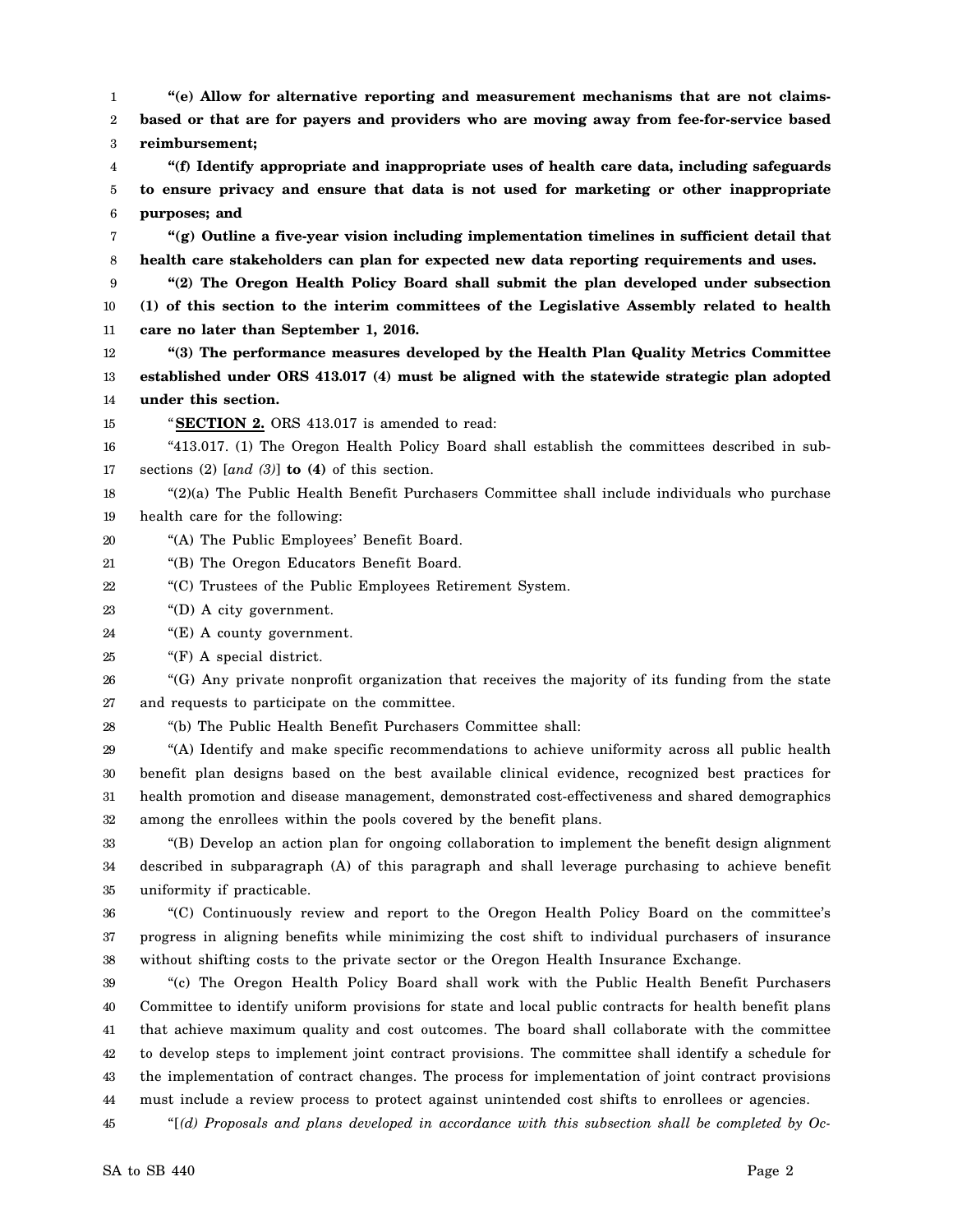1 2 *tober 1, 2010, and shall be submitted to the Oregon Health Policy Board for its approval and possible referral to the Legislative Assembly no later than December 31, 2010.*]

3 4 5 "(3)(a) The Health Care Workforce Committee shall include individuals who have the collective expertise, knowledge and experience in a broad range of health professions, health care education and health care workforce development initiatives.

6 7 8 9 "(b) The Health Care Workforce Committee shall coordinate efforts to recruit and educate health care professionals and retain a quality workforce to meet the demand that will be created by the expansion in health care coverage, system transformations and an increasingly diverse population.

10 11 12 "(c) The Health Care Workforce Committee shall conduct an inventory of all grants and other state resources available for addressing the need to expand the health care workforce to meet the needs of Oregonians for health care.

13 "**(4)(a) The Health Plan Quality Metrics Committee shall include:**

14 **"(A) An individual appointed by the Oregon Health Authority;**

15 **"(B) An individual appointed by the Oregon Educators Benefit Board;**

16 **"(C) An individual appointed by the Public Employees' Benefit Board;**

17 **"(D) An individual appointed by the Department of Consumer and Business Services; and**

18 **"(E) Individuals appointed by the Oregon Health Policy Board in collaboration with the**

19 **Oregon Educators Benefit Board, the Public Employees' Benefit Board and the Department**

20 **of Consumer and Business Services including:**

21 **"(i) Two health care providers;**

22 **"(ii) One individual representing hospitals;**

23 24 **"(iii) One individual representing insurers, large employers or multiple employer welfare arrangements;**

25 **"(iv) Two individuals representing health care consumers;**

26 **"(v) Two individuals representing coordinated care organizations; and**

27 28 **"(vi) Three individuals who, collectively, have expertise in health care research, health care quality measures and mental health and addiction services.**

29 30 31 32 33 34 35 **"(b) The committee shall work collaboratively with the Oregon Educators Benefit Board, the Public Employees' Benefit Board and the Department of Consumer and Business Services to adopt health outcome and quality measures that are focused on specific goals and provide value to the state, employers, insurers, health care providers and consumers. The committee shall be the single body to align health outcome and quality measures used in this state with the requirements of health care data reporting to ensure that the measures and requirements are coordinated, evidence-based and focused on a long term statewide vision.**

36 37 38 39 40 41 42 43 44 45 **"(c) The committee shall use a public process that includes an opportunity for public comment to identify health outcome and quality measures that may be applied to services provided by coordinated care organizations or paid for by health benefit plans sold through the health insurance exchange or offered by the Oregon Educators Benefit Board or the Public Employees' Benefit Board. The Oregon Health Authority, the Department of Consumer and Business Services, the Oregon Educators Benefit Board and the Public Employees' Benefit Board are not required to adopt all of the health outcome and quality measures identified by the committee but may not adopt any health outcome and quality measures that are different from the measures identified by the committee. The measures must take into account the differences in the populations served by coordinated care organ-**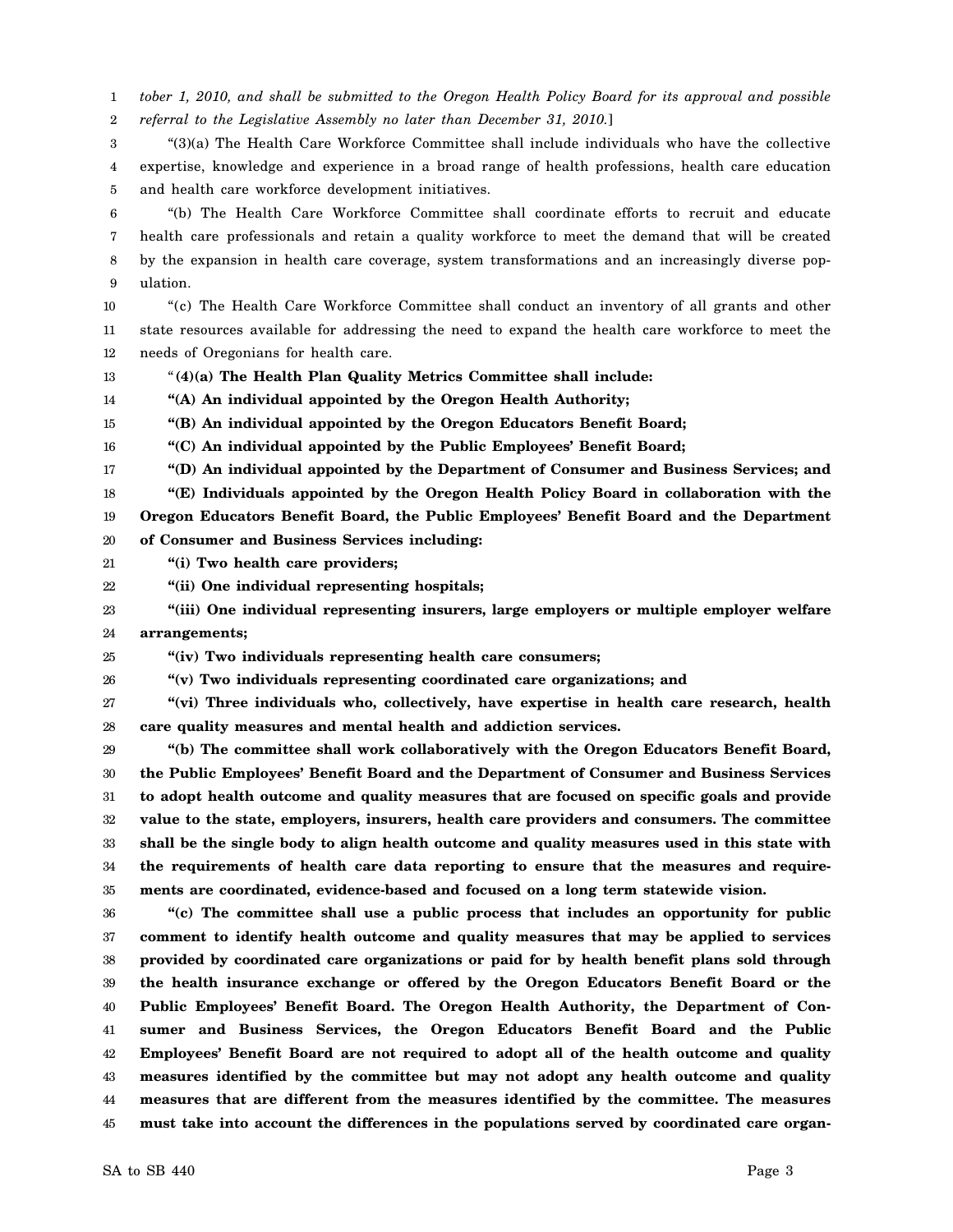1 **izations and by commercial insurers.**

2 3 **"(d) In identifying health outcome and quality measures, the committee shall prioritize measures that:**

- 4 5 6 7 **"(A) Utilize existing state and national health outcome and quality measures, including measures adopted by the Centers for Medicare and Medicaid Services, that have been adopted or endorsed by other state or national organizations and have a relevant state or national benchmark;**
- 8 9 **"(B) Given the context in which each measure is applied, are not prone to random variations based on the size of the denominator;**
- 10 11 **"(C) Utilize existing data systems for reporting the measures to minimize redundant reporting and undue burden on the state, health benefit plans and health care providers;**

12 **"(D) Can be meaningfully adopted for a minimum of three years;**

- 13 14 **"(E) Use a common format in the collection of the data and facilitate the public reporting of the data; and**
- 15 16 **"(F) Can be reported in a timely manner and without significant delay so that the most current and actionable data is available.**
- 17 18 **"(e) The committee shall evaluate on a regular and ongoing basis the health outcome and quality measures adopted under this section.**

19 20 21 22 23 24 25 **"(f) The committee may convene subcommittees to focus on gaining expertise in particular areas such as data collection, health care research and mental health and substance use disorders in order to aid the committee in the development of health outcome and quality measures. A subcommittee may include staff from the Oregon Health Authority, the Department of Human Services, the Department of Consumer and Business Services, the Early Learning Council or any other agency staff with the appropriate expertise in the issues addressed by the subcommittee.**

- 26 27 28 29 30 **"(g) This subsection does not prevent the Oregon Health Authority, the Department of Consumer and Business Services, commercial insurers, the Public Employees' Benefit Board or the Oregon Educators Benefit Board from establishing programs that provide financial incentives to providers for meeting specific health outcome and quality measures adopted by the committee.**
- 31 32 33 34 35 "[*(4)*] **(5)** Members of the committees described in subsections (2) [*and (3)*] **to (4)** of this section who are not members of the Oregon Health Policy Board are not entitled to compensation but shall be reimbursed from funds available to the board for actual and necessary travel and other expenses incurred by them by their attendance at committee meetings, in the manner and amount provided in ORS 292.495.

36 37 38 39 40 41 "**SECTION 3. The Oregon Health Authority shall submit two reports to the Legislative Assembly, in the manner provided in ORS 192.245, on the activities of the Health Plan Quality Metrics Committee and the authority in complying with the provisions of ORS 413.017 (4)(b) to (f). The first report shall be submitted during the 2017 regular session of the Legislative Assembly. A second report shall be submitted during the 2019 regular session of the Legislative Assembly.**

42

"**SECTION 4.** ORS 243.135 is amended to read:

43 44 45 "243.135. (1) Notwithstanding any other benefit plan contracted for and offered by the Public Employees' Benefit Board, the board shall contract for a health benefit plan or plans best designed to meet the needs and provide for the welfare of eligible employees, the state and the local gov-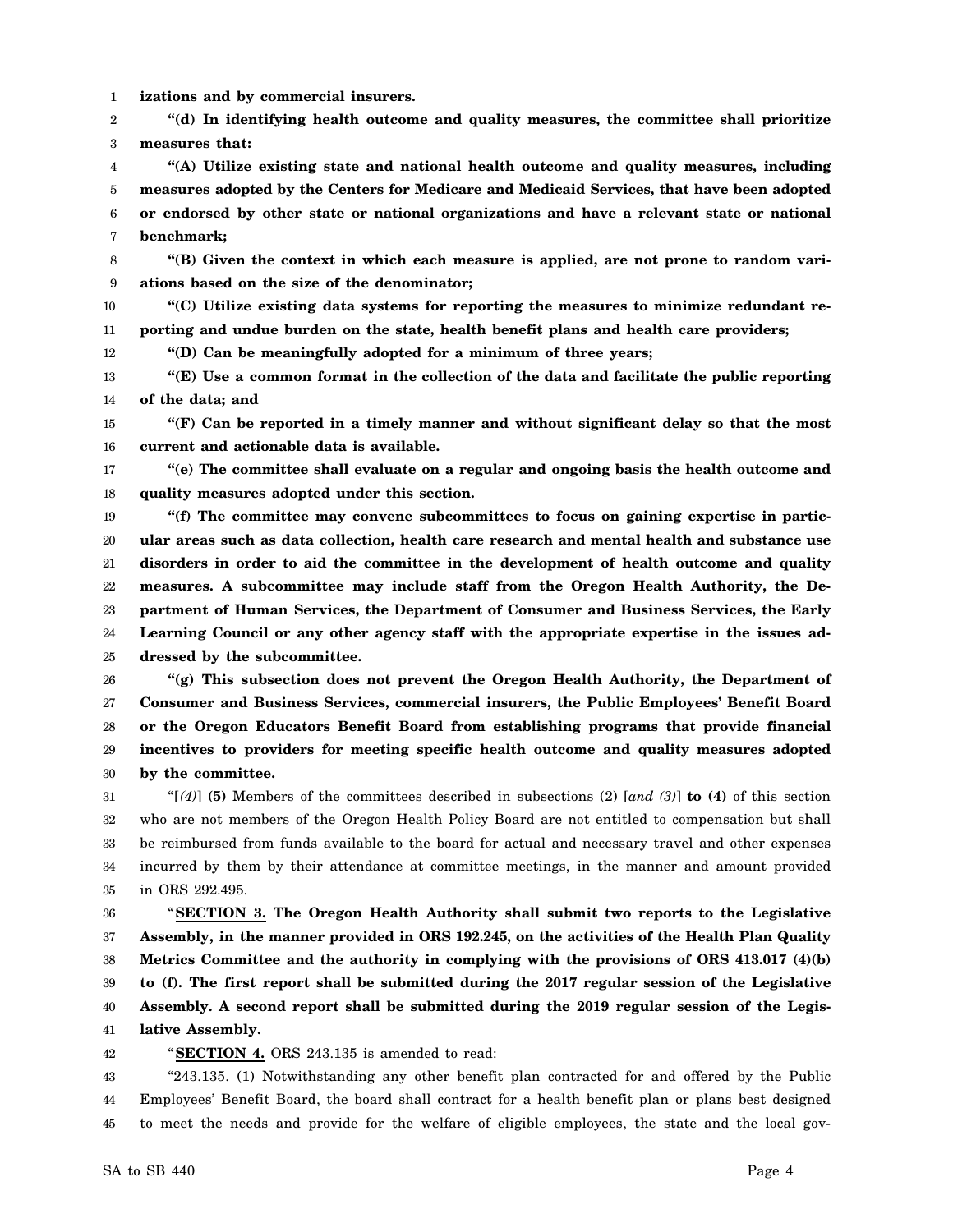- 1 2 ernments. In considering whether to enter into a contract for a plan, the board shall place emphasis on:
- 3 "(a) Employee choice among high quality plans;
- 4 "(b) A competitive marketplace;
- 5 "(c) Plan performance and information;
- 6 "(d) Employer flexibility in plan design and contracting;
- 7 "(e) Quality customer service;
- 8 "(f) Creativity and innovation;
- 9 "(g) Plan benefits as part of total employee compensation; [*and*]
- 10 "(h) The improvement of employee health**; and**

11 12 **"(i) Health outcome and quality measures, described in ORS 413.017 (4), that are reported by the plan**.

- 13 14 15 "(2) The board may approve more than one carrier for each type of plan contracted for and offered but the number of carriers shall be held to a number consistent with adequate service to eligible employees and their family members.
- 16 17 "(3) Where appropriate for a contracted and offered health benefit plan, the board shall provide options under which an eligible employee may arrange coverage for family members.

18 19 20 "(4) Payroll deductions for costs that are not payable by the state or a local government may be made upon receipt of a signed authorization from the employee indicating an election to participate in the plan or plans selected and the deduction of a certain sum from the employee's pay.

21 22 "(5) In developing any health benefit plan, the board may provide an option of additional coverage for eligible employees and their family members at an additional cost or premium.

23 24 25 26 27 28 29 "(6) Transfer of enrollment from one plan to another shall be open to all eligible employees and their family members under rules adopted by the board. Because of the special problems that may arise in individual instances under comprehensive group practice plan coverage involving acceptable [*physician-patient*] **provider-patient** relations between a particular panel of [*physicians*] **providers** and particular eligible employees and their family members, the board shall provide a procedure under which any eligible employee may apply at any time to substitute a health service benefit plan for participation in a comprehensive group practice benefit plan.

30 31 "(7) The board shall evaluate a benefit plan that serves a limited geographic region of this state according to the criteria described in subsection (1) of this section.

"**SECTION 5.** ORS 243.866 is amended to read:

33 34 35 36 "243.866. (1) The Oregon Educators Benefit Board shall contract for benefit plans best designed to meet the needs and provide for the welfare of eligible employees, the districts and local governments. In considering whether to enter into a contract for a benefit plan, the board shall place emphasis on:

- 37 "(a) Employee choice among high-quality plans;
- 38 "(b) Encouragement of a competitive marketplace;
- 39 "(c) Plan performance and information;
- 40 "(d) District and local government flexibility in plan design and contracting;
- 41 "(e) Quality customer service;
- 42 "(f) Creativity and innovation;
- 43 "(g) Plan benefits as part of total employee compensation; [*and*]
- 44 "(h) Improvement of employee health**; and**

45 **"(i) Health outcome and quality measures, described in ORS 413.017 (4), that are reported**

32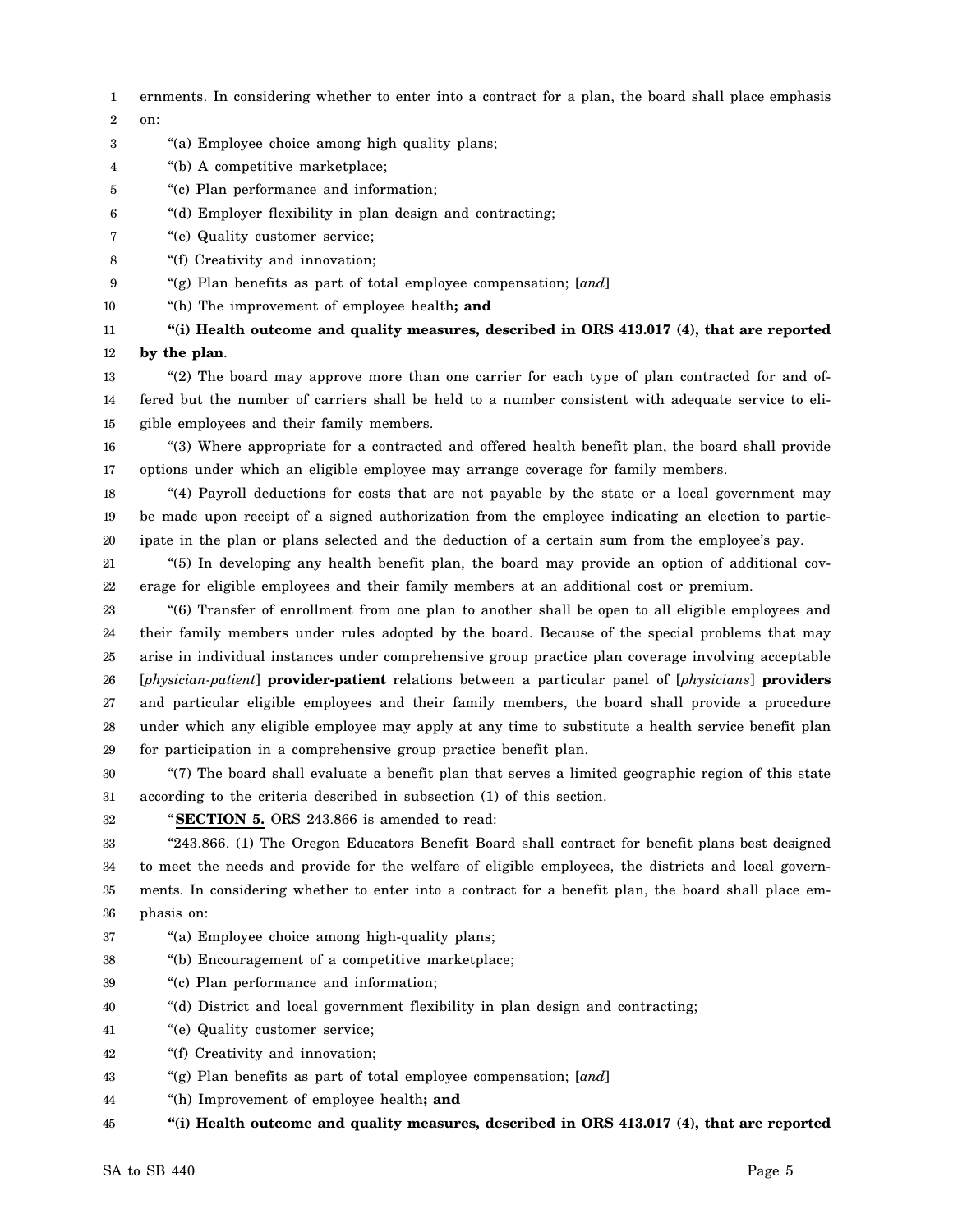## 1 **by the plan**.

2 3 4 "(2) The board may approve more than one carrier for each type of benefit plan offered, but the board shall limit the number of carriers to a number consistent with adequate service to eligible employees and family members.

5 6 "(3) When appropriate, the board shall provide options under which an eligible employee may arrange coverage for family members under a benefit plan.

7 8 9 10 "(4) A district or a local government shall provide that payroll deductions for benefit plan costs that are not payable by the district or local government may be made upon receipt of a signed authorization from the employee indicating an election to participate in the benefit plan or plans selected and allowing the deduction of those costs from the employee's pay.

11 12 "(5) In developing any benefit plan, the board may provide an option of additional coverage for eligible employees and family members at an additional premium.

13 14 15 16 17 18 19 "(6) The board shall adopt rules providing that transfer of enrollment from one benefit plan to another is open to all eligible employees and family members. Because of the special problems that may arise involving acceptable [*physician-patient*] **provider-patient** relations between a particular panel of [*physicians*] **providers** and a particular eligible employee or family member under a comprehensive group practice benefit plan, the board shall provide a procedure under which any eligible employee may apply at any time to substitute another benefit plan for participation in a comprehensive group practice benefit plan.

20 21 22 "(7) An eligible employee who is retired is not required to participate in a health benefit plan offered under this section in order to obtain dental benefit plan coverage. The board shall establish by rule standards of eligibility for retired employees to participate in a dental benefit plan.

23 24 "(8) The board shall evaluate a benefit plan that serves a limited geographic region of this state according to the criteria described in subsection (1) of this section.

25 "**SECTION 6.** ORS 413.011 is amended to read:

26 "413.011. (1) The duties of the Oregon Health Policy Board are to:

27 28 "(a) Be the policy-making and oversight body for the Oregon Health Authority established in ORS 413.032 and all of the authority's departmental divisions.

29 30 "(b) Develop and submit a plan to the Legislative Assembly by December 31, 2010, to provide and fund access to affordable, quality health care for all Oregonians by 2015.

31 32 "(c) Develop a program to provide health insurance premium assistance to all low and moderate income individuals who are legal residents of Oregon.

33 34 35 36 37 38 39 "(d) [*Establish and continuously refine uniform, statewide health care quality standards for use by all purchasers of health care, third-party payers and health care providers as quality performance benchmarks*] **Publish health outcome and quality measure data collected by the Oregon Health Authority at aggregate levels that do not disclose information otherwise protected by law. The information published must report, for each coordinated care organization and each health benefit plan sold through the health insurance exchange or offered by the Oregon Educators Benefit Board or the Public Employees' Benefit Board:**

40 **"(A) Quality measures;**

41 **"(B) Costs;**

42 **"(C) Health outcomes; and**

43 44 45 **"(D) Other information that is necessary for members of the public to evaluate the value of health services delivered by each coordinated care organization and by each health benefit plan**.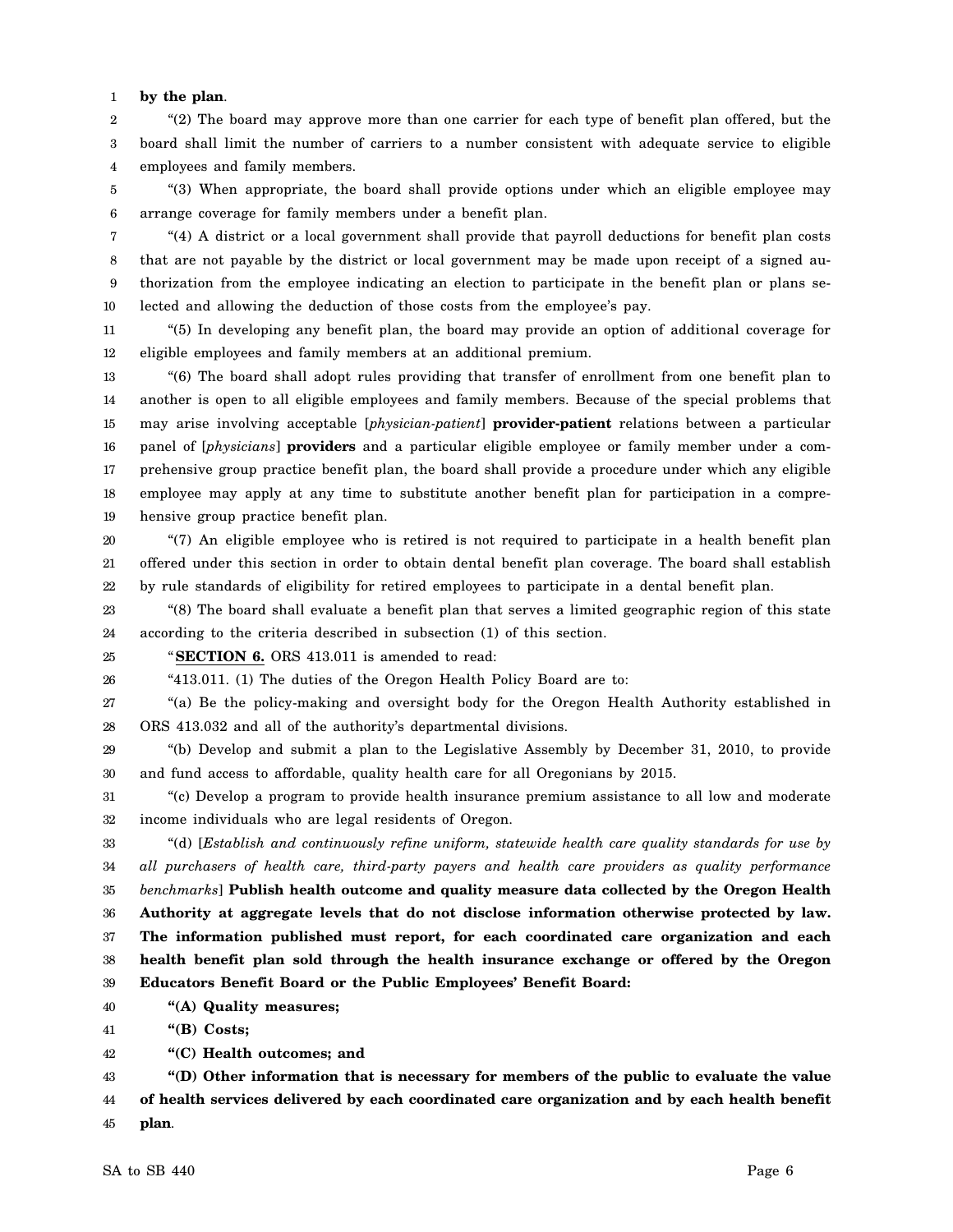1 2 "(e) Establish evidence-based clinical standards and practice guidelines that may be used by providers.

3 4 5 6 7 "(f) Approve and monitor community-centered health initiatives described in ORS 413.032 (1)(h) that are consistent with public health goals, strategies, programs and performance standards adopted by the Oregon Health Policy Board to improve the health of all Oregonians, and shall regularly report to the Legislative Assembly on the accomplishments and needed changes to the initiatives.

8

19

"(g) Establish cost containment mechanisms to reduce health care costs.

9 10 11 "(h) Ensure that Oregon's health care workforce is sufficient in numbers and training to meet the demand that will be created by the expansion in health coverage, health care system transformations, an increasingly diverse population and an aging workforce.

12 13 "(i) Work with the Oregon congressional delegation to advance the adoption of changes in federal law or policy to promote Oregon's comprehensive health reform plan.

14 15 "(j) Establish a health benefit package in accordance with ORS 741.340 to be used as the baseline for all health benefit plans offered through the Oregon health insurance exchange.

16 17 18 "(k) Investigate and report annually to the Legislative Assembly on the feasibility and advisability of future changes to the health insurance market in Oregon, including but not limited to the following:

"(A) A requirement for every resident to have health insurance coverage.

20 21 "(B) A payroll tax as a means to encourage employers to continue providing health insurance to their employees.

22 23 "(C) The implementation of a system of interoperable electronic health records utilized by all health care providers in this state.

24 25 26 27 28 "(L) Meet cost-containment goals by structuring reimbursement rates to reward comprehensive management of diseases, quality outcomes and the efficient use of resources by promoting costeffective procedures, services and programs including, without limitation, preventive health, dental and primary care services, web-based office visits, telephone consultations and telemedicine consultations.

29 30 31 "(m) Oversee the expenditure of moneys from the Health Care Workforce Strategic Fund to support grants to primary care providers and rural health practitioners, to increase the number of primary care educators and to support efforts to create and develop career ladder opportunities.

32 33 34 35 "(n) Work with the Public Health Benefit Purchasers Committee, administrators of the medical assistance program and the Department of Corrections to identify uniform contracting standards for health benefit plans that achieve maximum quality and cost outcomes and align the contracting standards for all state programs to the greatest extent practicable.

36

"(2) The Oregon Health Policy Board is authorized to:

37 38 "(a) Subject to the approval of the Governor, organize and reorganize the authority as the board considers necessary to properly conduct the work of the authority.

39 40 41 42 43 "(b) Submit directly to the Legislative Counsel, no later than October 1 of each even-numbered year, requests for measures necessary to provide statutory authorization to carry out any of the board's duties or to implement any of the board's recommendations. The measures may be filed prior to the beginning of the legislative session in accordance with the rules of the House of Representatives and the Senate.

44 45 "(3) If the board or the authority is unable to perform, in whole or in part, any of the duties described in ORS 413.006 to 413.042 and 741.340 without federal approval, the authority is authorized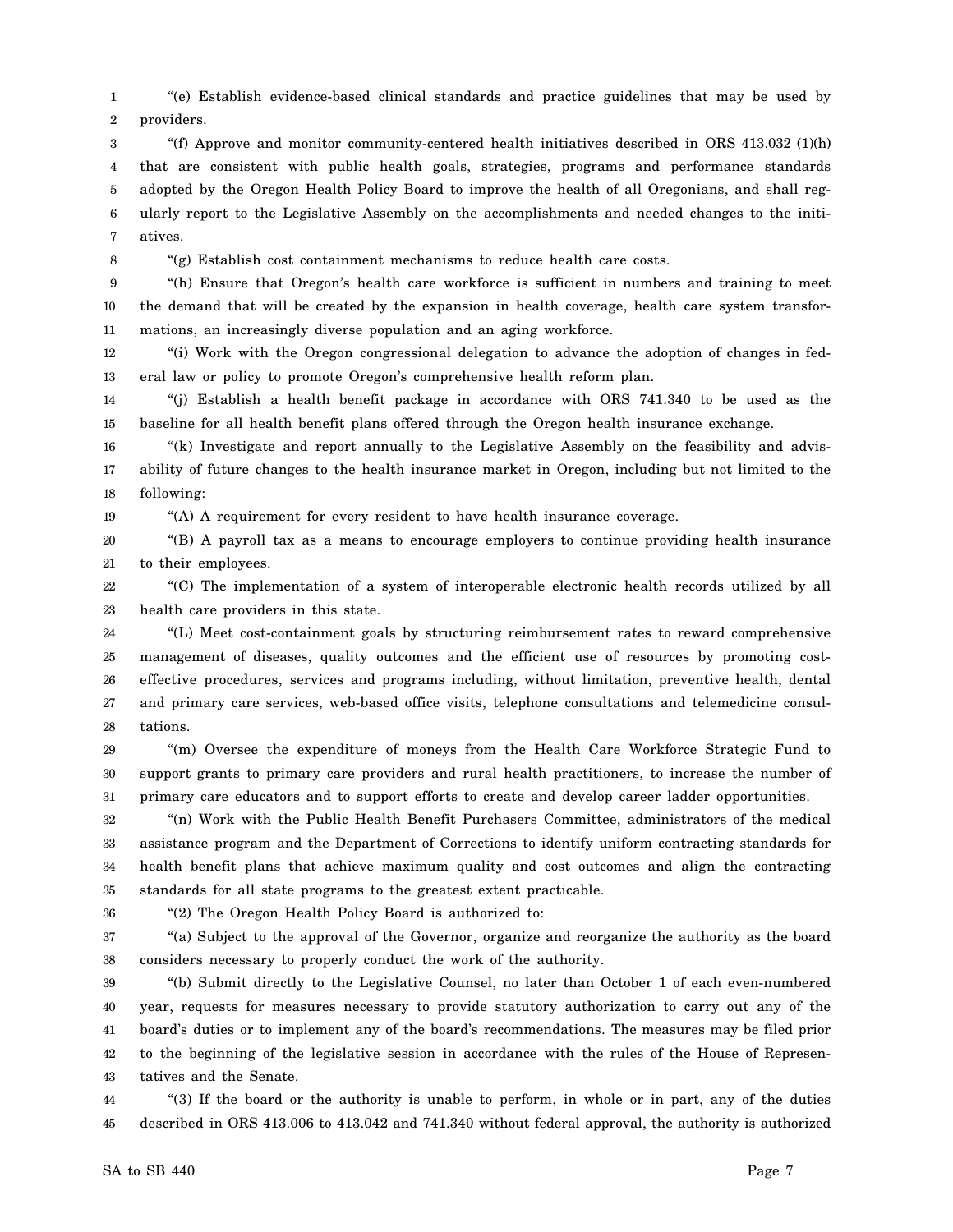1 2 3 4 5 6 7 8 9 10 11 12 13 14 15 16 17 18 19 20 21 22 23 24 25 26 27 28 29 30 31 32 33 34 35 36 37 38 39 40 41 42 43 44 45 to request, in accordance with ORS 413.072, waivers or other approval necessary to perform those duties. The authority shall implement any portions of those duties not requiring legislative authority or federal approval, to the extent practicable. "(4) The enumeration of duties, functions and powers in this section is not intended to be exclusive nor to limit the duties, functions and powers imposed on the board by ORS 413.006 to 413.042 and 741.340 and by other statutes. "(5) The board shall consult with the Department of Consumer and Business Services in completing the tasks set forth in subsection (1)(j) and (k)(A) of this section. "**SECTION 7.** ORS 413.032 is amended to read: "413.032. (1) The Oregon Health Authority is established. The authority shall: "(a) Carry out policies adopted by the Oregon Health Policy Board; "(b) Administer the Oregon Integrated and Coordinated Health Care Delivery System established in ORS 414.620; "(c) Administer the Oregon Prescription Drug Program; "(d) Develop the policies for and the provision of publicly funded medical care and medical assistance in this state; "(e) Develop the policies for and the provision of mental health treatment and treatment of addictions; "(f) Assess, promote and protect the health of the public as specified by state and federal law; "(g) Provide regular reports to the board with respect to the performance of health services contractors serving recipients of medical assistance, including reports of trends in health services and enrollee satisfaction; "(h) Guide and support, with the authorization of the board, community-centered health initiatives designed to address critical risk factors, especially those that contribute to chronic disease; "(i) Be the state Medicaid agency for the administration of funds from Titles XIX and XXI of the Social Security Act and administer medical assistance under ORS chapter 414; "(j) In consultation with the Director of the Department of Consumer and Business Services, periodically review and recommend standards and methodologies to the Legislative Assembly for: "(A) Review of administrative expenses of health insurers; "(B) Approval of rates; and "(C) Enforcement of rating rules adopted by the Department of Consumer and Business Services; "(k) Structure reimbursement rates for providers that serve recipients of medical assistance to reward comprehensive management of diseases, quality outcomes and the efficient use of resources and to promote cost-effective procedures, services and programs including, without limitation, preventive health, dental and primary care services, web-based office visits, telephone consultations and telemedicine consultations; "(L) Guide and support community three-share agreements in which an employer, state or local government and an individual all contribute a portion of a premium for a community-centered health initiative or for insurance coverage; "(m) Develop, in consultation with the Department of Consumer and Business Services, one or more products designed to provide more affordable options for the small group market; [*and*] "(n) Implement policies and programs to expand the skilled, diverse workforce as described in ORS 414.018 (4)**; and "(o) Implement a process for collecting the health outcome and quality measure data identified by the Health Plan Quality Metrics Committee and report the data to the Oregon**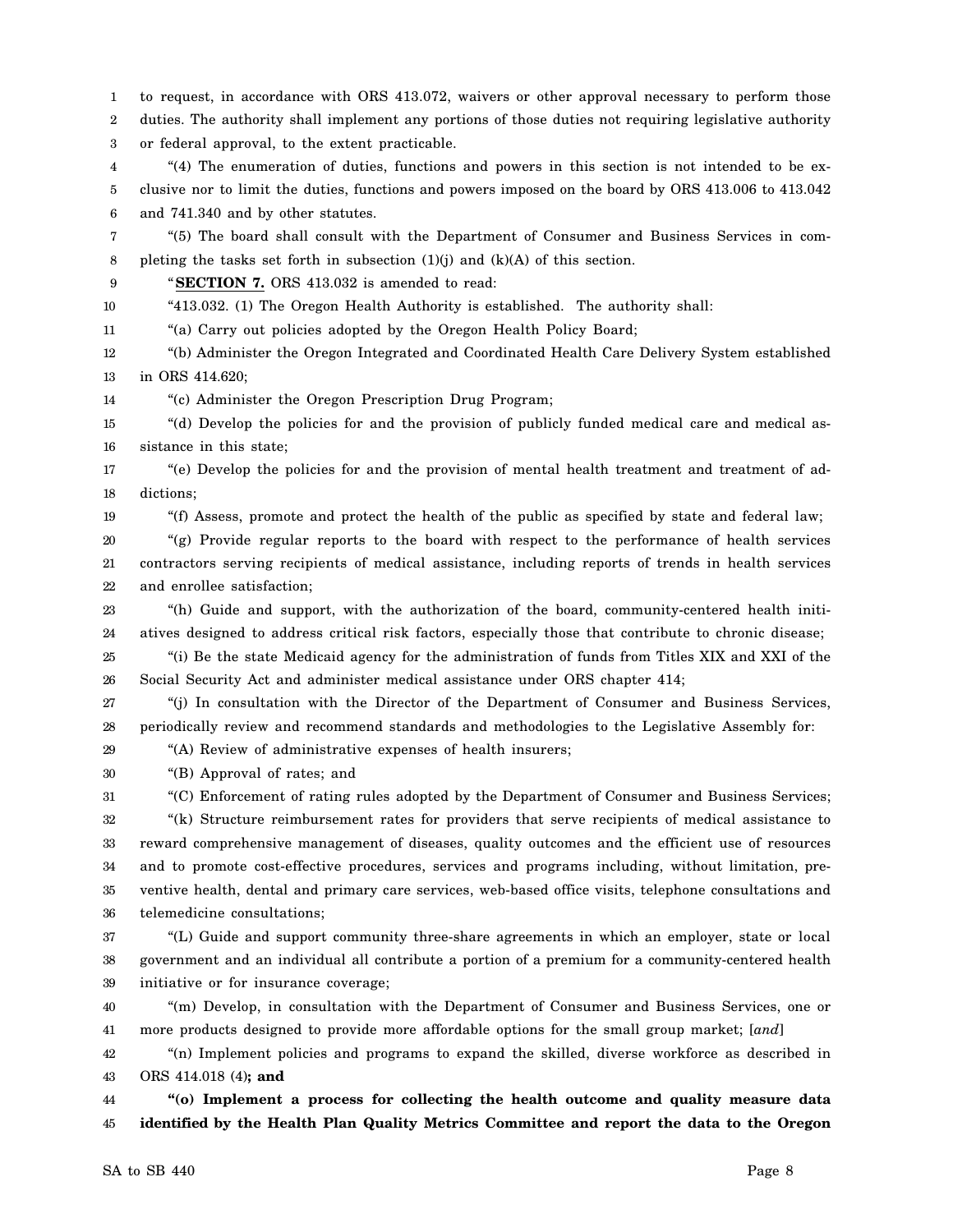1 **Health Policy Board**.

2 "(2) The Oregon Health Authority is authorized to:

3 "(a) Create an all-claims, all-payer database to collect health care data and monitor and evaluate

4 health care reform in Oregon and to provide comparative cost and quality information to consumers,

5 6 providers and purchasers of health care about Oregon's health care systems and health plan networks in order to provide comparative information to consumers.

7 8 "(b) Develop uniform contracting standards for the purchase of health care, including the following:

9

"(A) Uniform quality standards and performance measures;

10 11 "(B) Evidence-based guidelines for major chronic disease management and health care services with unexplained variations in frequency or cost;

12 13 "(C) Evidence-based effectiveness guidelines for select new technologies and medical equipment; and

14 "(D) A statewide drug formulary that may be used by publicly funded health benefit plans.

15 16 17 "(3) The enumeration of duties, functions and powers in this section is not intended to be exclusive nor to limit the duties, functions and powers imposed on or vested in the Oregon Health Authority by ORS 413.006 to 413.042 and 741.340 or by other statutes.

18

"**SECTION 8.** ORS 413.181 is amended to read:

19 20 21 "413.181. (1) The Department of Consumer and Business Services and the Oregon Health Authority may enter into agreements governing the disclosure of information reported to the department by insurers with certificates of authority to transact insurance in this state.

22 23 "(2) The authority may use information disclosed under subsection (1) of this section for the purpose of carrying out ORS **413.032,** 414.625, 414.635, 414.638, 414.645 and 414.651.

24 "**SECTION 9.** ORS 414.025 is amended to read:

25 26 "414.025. As used in this chapter and ORS chapters 411 and 413, unless the context or a specially applicable statutory definition requires otherwise:

27 28 29 "(1)(a) 'Alternative payment methodology' means a payment other than a fee-for-services payment, used by coordinated care organizations as compensation for the provision of integrated and coordinated health care and services.

- 30 "(b) 'Alternative payment methodology' includes, but is not limited to:
- 31 "(A) Shared savings arrangements;

32 "(B) Bundled payments; and

33 "(C) Payments based on episodes.

34 35 "(2) 'Category of aid' means assistance provided by the Oregon Supplemental Income Program, aid granted under ORS 412.001 to 412.069 and 418.647 or federal Supplemental Security Income

36 payments.

37 "(3) 'Community health worker' means an individual who:

38 "(a) Has expertise or experience in public health;

39 40 "(b) Works in an urban or rural community, either for pay or as a volunteer in association with a local health care system;

41 42 "(c) To the extent practicable, shares ethnicity, language, socioeconomic status and life experiences with the residents of the community where the worker serves;

43 44 "(d) Assists members of the community to improve their health and increases the capacity of the community to meet the health care needs of its residents and achieve wellness;

45 "(e) Provides health education and information that is culturally appropriate to the individuals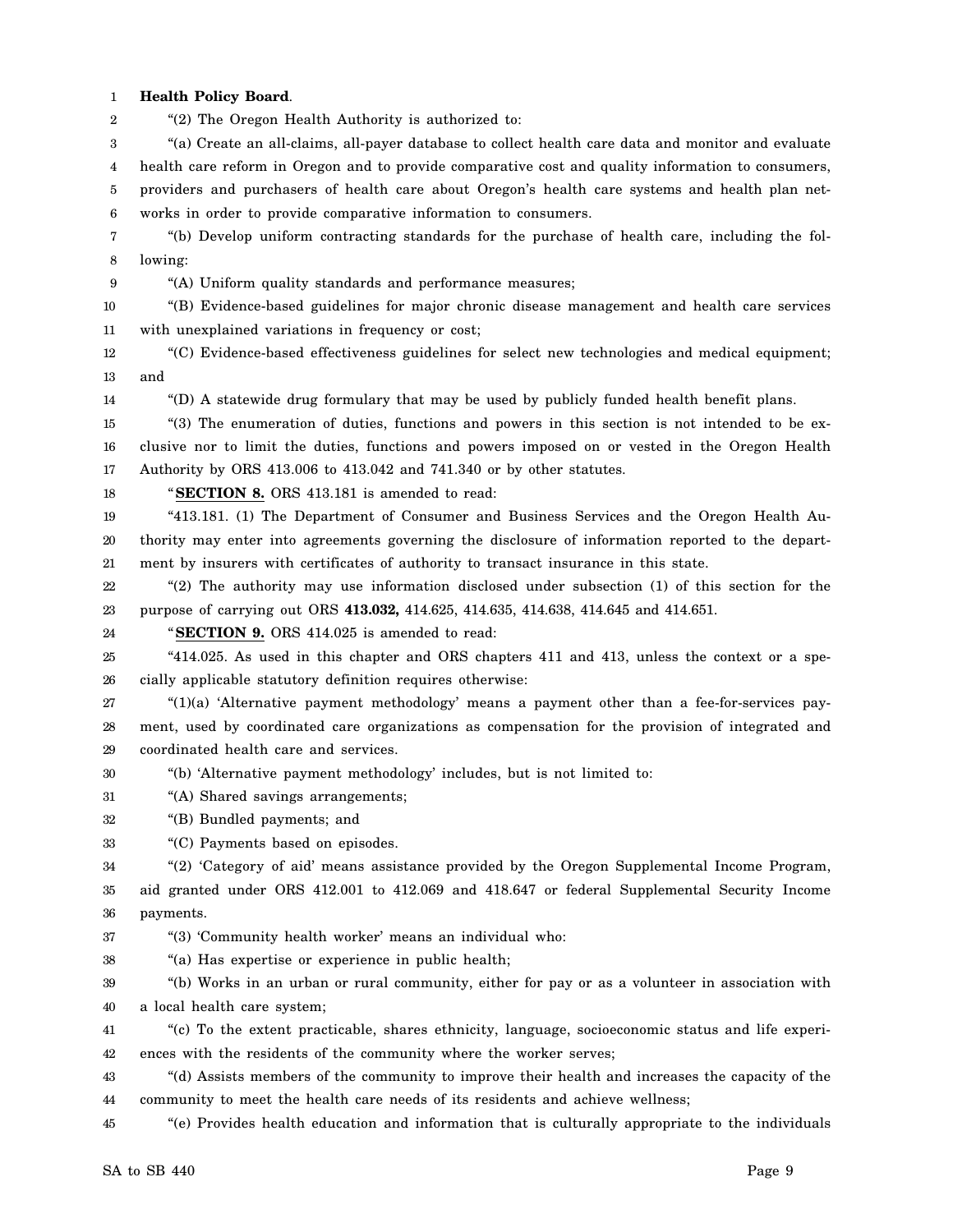1 being served;

2 "(f) Assists community residents in receiving the care they need;

3 "(g) May give peer counseling and guidance on health behaviors; and

4 "(h) May provide direct services such as first aid or blood pressure screening.

5 6 "(4) 'Coordinated care organization' means an organization meeting criteria adopted by the Oregon Health Authority under ORS 414.625.

7 8 9 "(5) 'Dually eligible for Medicare and Medicaid' means, with respect to eligibility for enrollment in a coordinated care organization, that an individual is eligible for health services funded by Title XIX of the Social Security Act and is:

10 "(a) Eligible for or enrolled in Part A of Title XVIII of the Social Security Act; or

11 "(b) Enrolled in Part B of Title XVIII of the Social Security Act.

12 13 14 "(6) 'Global budget' means a total amount established prospectively by the Oregon Health Authority to be paid to a coordinated care organization for the delivery of, management of, access to and quality of the health care delivered to members of the coordinated care organization.

15 16 17 "(7) 'Health services' means at least so much of each of the following as are funded by the Legislative Assembly based upon the prioritized list of health services compiled by the Health Evidence Review Commission under ORS 414.690:

18 19 "(a) Services required by federal law to be included in the state's medical assistance program in order for the program to qualify for federal funds;

20 21 22 "(b) Services provided by a physician as defined in ORS 677.010, a nurse practitioner certified under ORS 678.375 or other licensed practitioner within the scope of the practitioner's practice as defined by state law, and ambulance services;

23 "(c) Prescription drugs;

24 "(d) Laboratory and X-ray services;

25 "(e) Medical equipment and supplies;

26 "(f) Mental health services;

27 "(g) Chemical dependency services;

28 "(h) Emergency dental services;

29 "(i) Nonemergency dental services;

30 31 32 "(j) Provider services, other than services described in paragraphs (a) to (i), (k), (L) and (m) of this subsection, defined by federal law that may be included in the state's medical assistance program;

33 "(k) Emergency hospital services;

34 "(L) Outpatient hospital services; and

35 "(m) Inpatient hospital services.

36 "(8) 'Income' has the meaning given that term in ORS 411.704.

37 38 39 40 "(9) 'Investments and savings' means cash, securities as defined in ORS 59.015, negotiable instruments as defined in ORS 73.0104 and such similar investments or savings as the department or the authority may establish by rule that are available to the applicant or recipient to contribute toward meeting the needs of the applicant or recipient.

41 42 43 44 45 "(10) 'Medical assistance' means so much of the medical, mental health, preventive, supportive, palliative and remedial care and services as may be prescribed by the authority according to the standards established pursuant to ORS 414.065, including premium assistance and payments made for services provided under an insurance or other contractual arrangement and money paid directly to the recipient for the purchase of health services and for services described in ORS 414.710.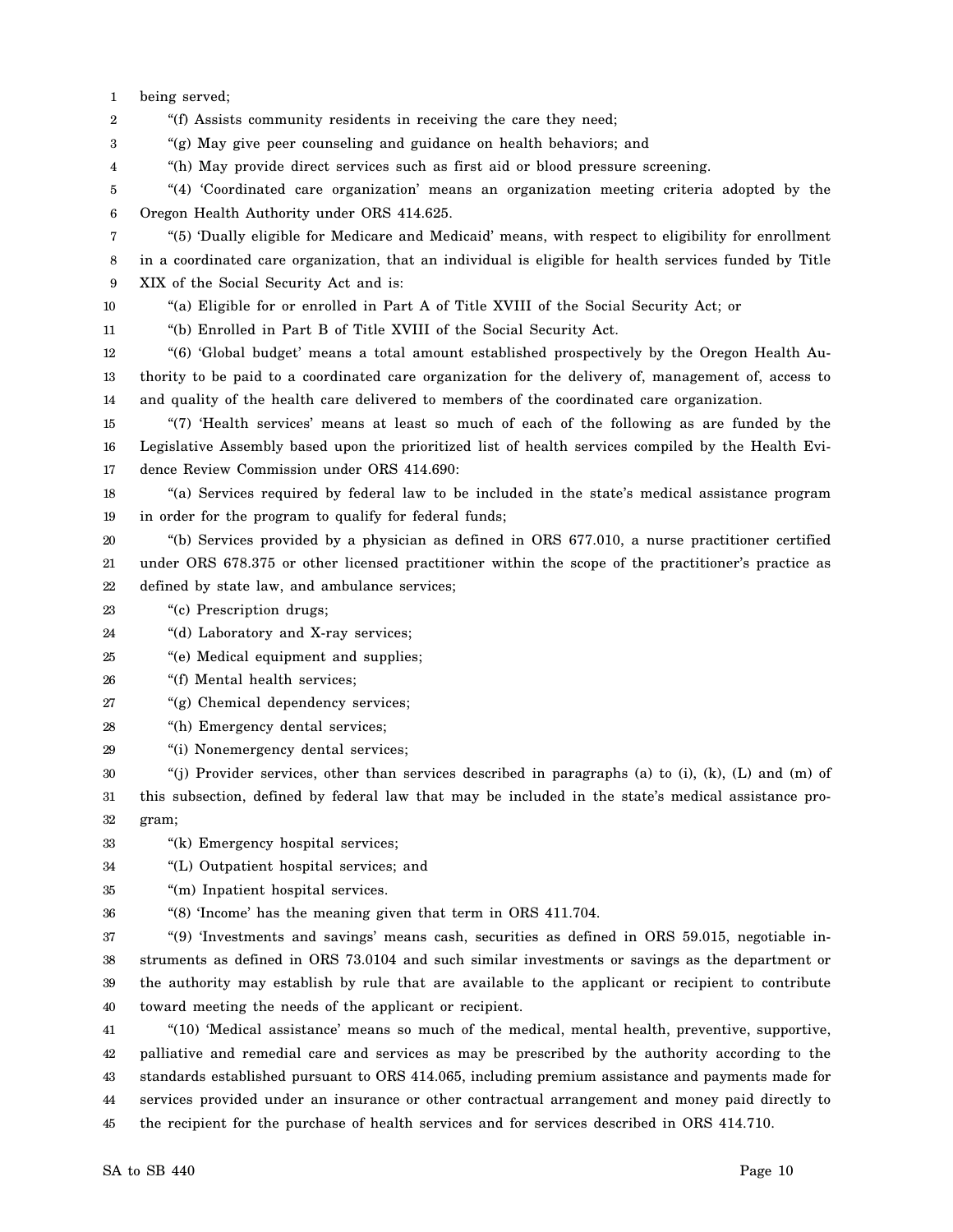1 2 3 4 5 "(11) 'Medical assistance' includes any care or services for any individual who is a patient in a medical institution or any care or services for any individual who has attained 65 years of age or is under 22 years of age, and who is a patient in a private or public institution for mental diseases. 'Medical assistance' does not include care or services for an inmate in a nonmedical public institution.

6 7 8 "(12) 'Patient centered primary care home' means a health care team or clinic that is organized in accordance with the standards established by the Oregon Health Authority under ORS 414.655 and that incorporates the following core attributes:

9 "(a) Access to care;

10 "(b) Accountability to consumers and to the community;

11 "(c) Comprehensive whole person care;

12 "(d) Continuity of care;

13 "(e) Coordination and integration of care; and

14 "(f) Person and family centered care.

15 16 17 18 19 20 "(13) 'Peer wellness specialist' means an individual who is responsible for assessing mental health service and support needs of the individual's peers through community outreach, assisting individuals with access to available services and resources, addressing barriers to services and providing education and information about available resources and mental health issues in order to reduce stigmas and discrimination toward consumers of mental health services and to provide direct services to assist individuals in creating and maintaining recovery, health and wellness.

21 "(14) 'Person centered care' means care that:

22 "(a) Reflects the individual patient's strengths and preferences;

23 24 "(b) Reflects the clinical needs of the patient as identified through an individualized assessment; and

25 "(c) Is based upon the patient's goals and will assist the patient in achieving the goals.

26 27 28 29 "(15) 'Personal health navigator' means an individual who provides information, assistance, tools and support to enable a patient to make the best health care decisions in the patient's particular circumstances and in light of the patient's needs, lifestyle, combination of conditions and desired outcomes.

30 31 32 "(16) 'Quality measure' means the **health outcome and quality** measures and benchmarks identified by the [*authority*] **Health Plan Quality Metrics Committee and the metrics and scoring subcommittee** in accordance with ORS **413.017 (4) and** 414.638.

33 34 35 "(17) 'Resources' has the meaning given that term in ORS 411.704. For eligibility purposes, 'resources' does not include charitable contributions raised by a community to assist with medical expenses.

36 "**SECTION 10.** ORS 414.638 is amended to read:

37 38 39 "414.638. (1) There is created **in the Health Plan Quality Metrics Committee,** a nine-member metrics and scoring [*committee*] **subcommittee** appointed by the Director of the Oregon Health Authority. The members of the [*committee*] **subcommittee** serve two-year terms and must include:

40 "(a) Three members at large;

41 "(b) Three individuals with expertise in health outcomes measures; and

42 "(c) Three representatives of coordinated care organizations.

43 44 45 "(2) The [*committee*] **subcommittee** shall [*use a public process to identify objective outcome and quality measures, including measures of*] **select, from the health** outcome and quality [*for ambulatory care, inpatient care, chemical dependency and mental health treatment, oral health care and*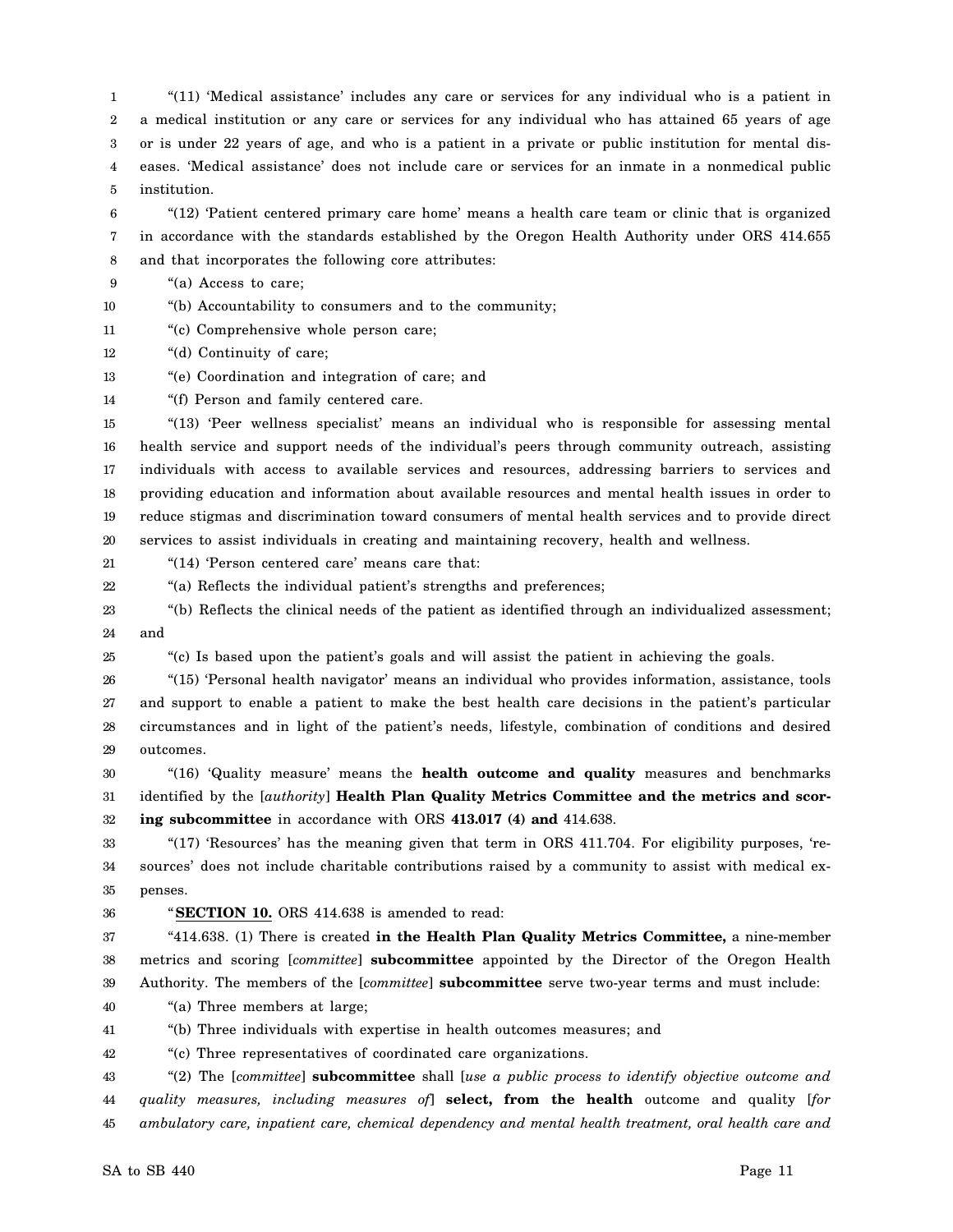1 2 3 4 5 6 7 8 9 *all other health*] **measures identified by the Health Plan Quality Metrics Committee, the health outcome and quality measures applicable to** services provided by coordinated care organizations. [*Quality measures adopted by the committee must be consistent with existing state and national quality measures.*] The Oregon Health Authority shall incorporate these measures into coordinated care organization contracts to hold the organizations accountable for performance and customer satisfaction requirements. **The authority shall notify each coordinated care organization of any changes in the measures at least three months before the beginning of the contract period during which the new measures will be in place.** "(3) The [*committee must adopt*] **subcommittee shall evaluate the health** outcome and quality

10 measures annually and adjust the measures to reflect:

11 "(a) The amount of the global budget for a coordinated care organization;

12 "(b) Changes in membership of the organization;

13 "(c) The organization's costs for implementing outcome and quality measures; and

14 15 "(d) The community health assessment and the costs of the community health assessment conducted by the organization under ORS 414.627.

16 17 18 "(4) The authority shall evaluate on a regular and ongoing basis the outcome and quality measures [*adopted*] **selected** by the [*committee*] **subcommittee** under this section for members in each coordinated care organization and for members statewide.

19 20 21 "[*(5) The authority shall utilize available data systems for reporting outcome and quality measures adopted by the committee and take actions to eliminate any redundant reporting or reporting of limited value.*]

22 23 24 "[*(6) The authority shall publish the information collected under this section at aggregate levels that do not disclose information otherwise protected by law. The information published must report, by coordinated care organization:*]

25 "[*(a) Quality measures;*]

26 "[*(b) Costs;*]

27 "[*(c) Outcomes; and*]

28 29 30 "[*(d) Other information, as specified by the contract between the coordinated care organization and the authority, that is necessary for the authority, members and the public to evaluate the value of health services delivered by a coordinated care organization.*]

31 "**SECTION 11.** ORS 414.679 is amended to read:

32 33 34 35 "414.679. (1) The Oregon Health Authority shall ensure the appropriate use of member information by coordinated care organizations, including the use of electronic health information and administrative data that is available when and where the data is needed to improve health and health care through a secure, confidential health information exchange.

36 37 38 "(2) A member of a coordinated care organization must have access to the member's personal health information in the manner provided in 45 C.F.R. 164.524 so the member can share the information with others involved in the member's care and make better health care and lifestyle choices.

39 40 41 42 43 44 "(3) Notwithstanding ORS 179.505, a coordinated care organization, its provider network and programs administered by the Department of Human Services for seniors and persons with disabilities shall use and disclose member information for purposes of service and care delivery, coordination, service planning, transitional services and reimbursement, in order to improve the safety and quality of care, lower the cost of care and improve the health and well-being of the organization's members.

45

"(4) A coordinated care organization and its provider network shall use and disclose sensitive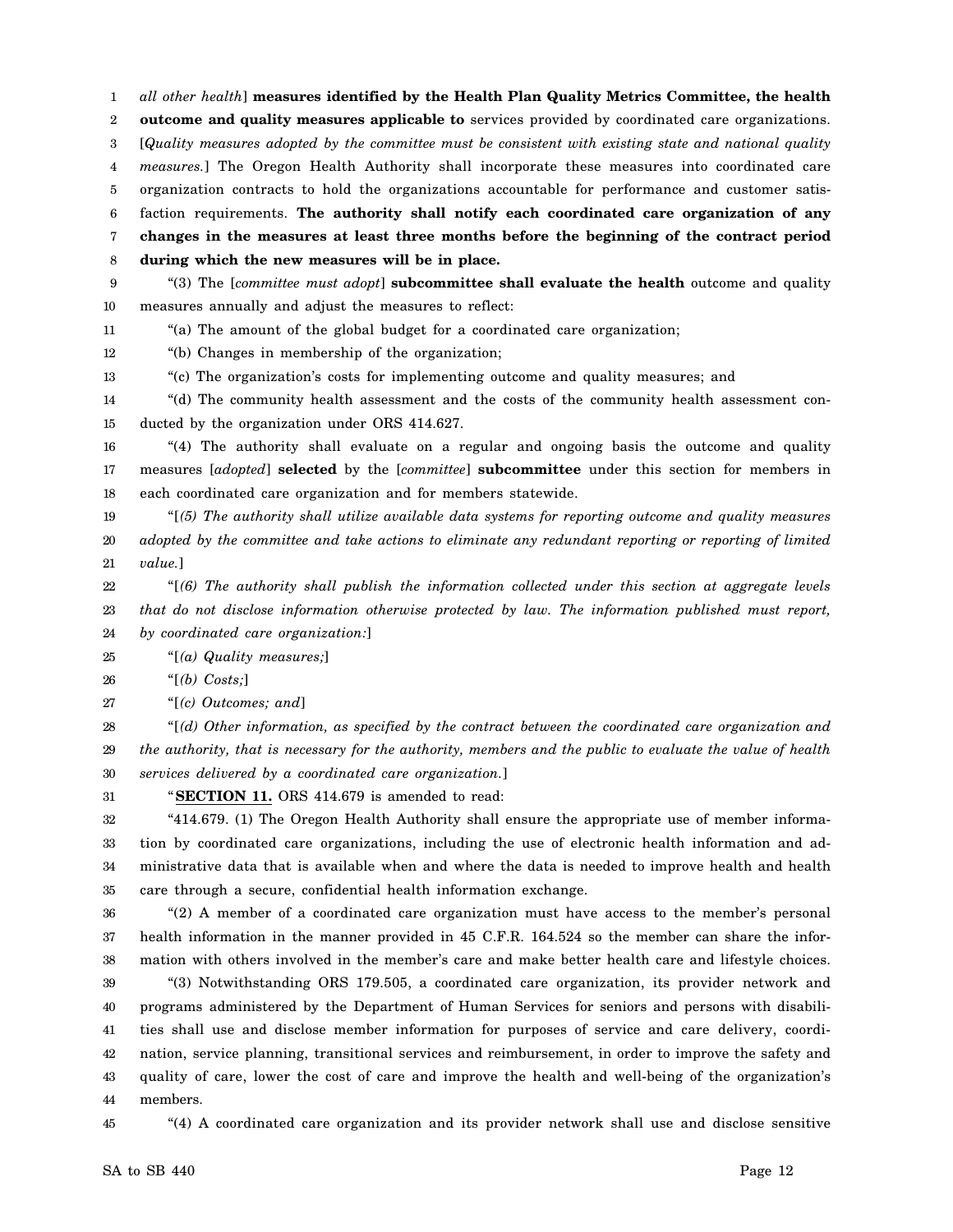1 2 3 4 5 6 7 diagnosis information including HIV and other health and mental health diagnoses, within the coordinated care organization for the purpose of providing whole-person care. Individually identifiable health information must be treated as confidential and privileged information subject to ORS 192.553 to 192.581 and applicable federal privacy requirements. Redisclosure of individually identifiable information outside of the coordinated care organization and the organization's providers for purposes unrelated to this section or the requirements of ORS **413.032,** 414.625, 414.632, 414.635, 414.638, 414.653 or 414.655 remains subject to any applicable federal or state privacy requirements.

8 9 10 "(5) This section does not prohibit the disclosure of information between a coordinated care organization and the organization's provider network, and the Oregon Health Authority and the Department of Human Services for the purpose of administering the laws of Oregon.

11 12 13 14 "(6) The Health Information Technology Oversight Council shall develop readily available informational materials that can be used by coordinated care organizations and providers to inform all participants in the health care workforce about the appropriate uses and limitations on disclosure of electronic health records, including need-based access and privacy mandates.

15

"**SECTION 12.** ORS 417.721 is amended to read:

16 17 18 19 "417.721. The Oregon Health Authority**, the Health Plan Quality Metrics Committee** and the Early Learning Council shall work collaboratively with coordinated care organizations to develop performance metrics for prenatal care, delivery and infant care that align with early learning outcomes.

20 21 "**SECTION 13.** Section 1, chapter 608, Oregon Laws 2013, as amended by section 6, chapter 16, Oregon Laws 2015, is amended to read:

22 "**Sec. 1.** (1) As used in this section:

23 "(a) 'Coordinated care organization' has the meaning given that term in ORS 414.025.

24 25 "(b) 'Hospital' means a hospital that is subject to the assessment imposed under section 2, chapter 736, Oregon Laws 2003.

26 27 "(c) 'Metrics and scoring [*committee*] **subcommittee**' means the [*committee*] **subcommittee** created in ORS 414.638.

28 29 30 "(2) In consultation with the President of the Senate and the Speaker of the House of Representatives, the Director of the Oregon Health Authority shall appoint a hospital performance metrics advisory committee consisting of nine members, including:

31 "(a) Four members who represent hospitals;

32 "(b) Three members who have expertise in measuring health outcomes; and

33 "(c) Two members who represent coordinated care organizations.

34 35 "(3) The hospital performance metrics advisory committee shall recommend three to five performance standards that are consistent with state and national quality standards.

36 37 38 "(4) The Oregon Health Authority shall adopt by rule the procedures for distributing to hospitals the moneys described in section 9 (2)(d), chapter 736, Oregon Laws 2003, to ensure that such moneys are distributed as follows:

39 40

"(a) The authority shall distribute 50 percent of the moneys based upon each hospital's:

"(A) Compliance with data submission requirements; and

41 42 "(B) Achievement of the performance standards recommended by the hospital performance metrics advisory committee under subsection (3) of this section.

43 44 45 "(b) The authority shall annually distribute the remainder of the moneys to coordinated care organizations based upon recommendations made by the metrics and scoring [*committee*] **subcommittee**.